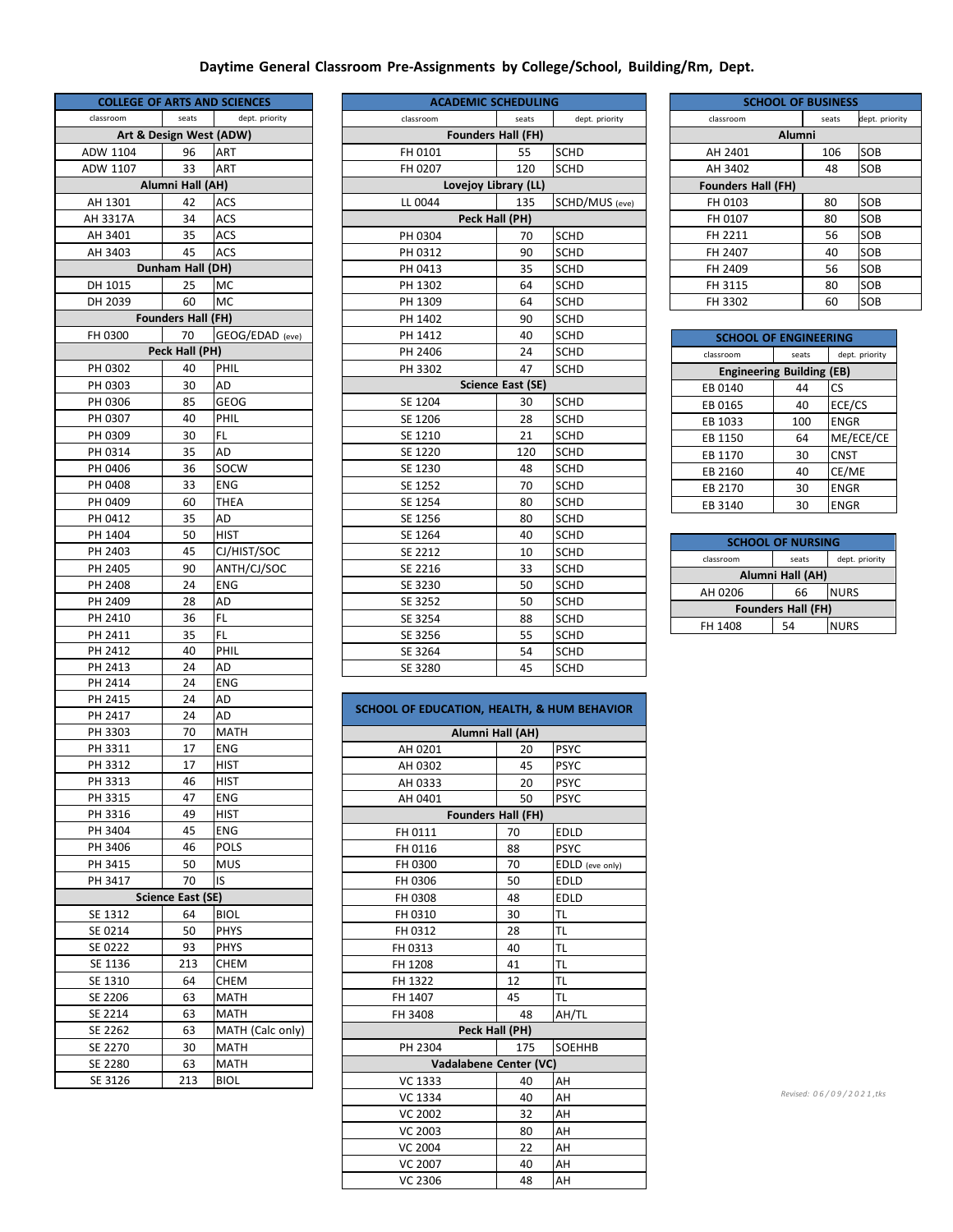## **Daytime General Classroom Pre‐Assignments by College/School, Dept., Building/Rm**

| <b>COLLEGE OF ARTS AND SCIENCES</b> |           |       |
|-------------------------------------|-----------|-------|
| dept. priority                      | classroom | seats |
| ACS                                 | AH 1301   | 42    |
| ACS                                 | AH 3317A  | 34    |
| ACS                                 | AH 3401   | 35    |
| ACS                                 | AH 3403   | 45    |
| AD                                  | PH 0303   | 30    |
| AD                                  | PH 0314   | 35    |
| AD                                  | PH 0412   | 35    |
| AD                                  | PH 2409   | 28    |
| AD                                  | PH 2413   | 24    |
| AD                                  | PH 2415   | 24    |
| AD                                  | PH 2417   | 24    |
| ANTH/CJ/SOC                         | PH 2405   | 90    |
| ART                                 | ADW 1104  | 96    |
| ART                                 | ADW 1107  | 33    |
| BIOL                                | SE 1312   | 64    |
|                                     | SE 3126   | 214   |
| BIOL                                |           |       |
| CHEM                                | SE 1136   | 213   |
| CHEM                                | SE 1310   | 64    |
| CJ/HIST/SOC                         | PH 2403   | 45    |
| CJ/ANTH/SOC                         | PH 2405   | 90    |
| ENG                                 | PH 0408   | 33    |
| ENG                                 | PH 2408   | 24    |
| ENG                                 | PH 2414   | 24    |
| ENG                                 | PH 3311   | 17    |
| ENG                                 | PH 3315   | 47    |
| ENG                                 | PH 3404   | 45    |
| FL                                  | PH 0309   | 30    |
| FL                                  | PH 2410   | 36    |
| FL                                  | PH 2411   | 35    |
| GEOG                                | PH 0306   | 85    |
| GEOG/EDAD (eve)                     | FH 0300   | 70    |
| HIST                                | PH 1404   | 50    |
| CJ/HIST/SOC                         | PH 2403   | 45    |
| HIST                                | PH 3313   | 46    |
| hist                                | PH 3316   | 49    |
| HIST                                | PH 3312   | 17    |
| ıs                                  | PH 3417   | 70    |
| MATH                                | PH 3303   | 70    |
| MATH                                | SE 2206   | 63    |
| MATH                                | SE 2214   | 63    |
| MATH (Calc only)                    | SE 2262   | 63    |
| MATH                                | SE 2270   | 30    |
| MATH                                | SE 2280   | 63    |
| МC                                  | DH 1015   | 25    |
| МC                                  | DH 2039   | 60    |
| <b>MUS</b>                          | PH 3415   | 50    |
| PHIL                                | PH 0302   | 40    |
| PHIL                                | PH 0307   | 40    |
| PHIL                                | PH 2412   | 40    |
| <b>PHYS</b>                         | SE 0214   | 50    |
| PHYS                                | SE 0222   | 93    |
| POLS                                | PH 3406   | 46    |
| SOC/CJ/HIST                         | PH 2403   | 45    |
| SOC/ANTH/CJ                         | PH 2405   | 90    |
| SOCW                                | PH 0406   | 36    |
| THEA                                | PH 0409   | 60    |
|                                     |           |       |

|                | <b>ACADEMIC SCHEDULING</b> |       |
|----------------|----------------------------|-------|
| dept. priority | classroom                  | seats |
| SCHD           | FH 0101                    | 55    |
| <b>SCHD</b>    | FH 0207                    | 120   |
| SCHD           | LL 0044                    | 135   |
| <b>SCHD</b>    | PH 0304                    | 70    |
| <b>SCHD</b>    | PH 0312                    | 90    |
| SCHD           | PH 0413                    | 35    |
| <b>SCHD</b>    | PH 1302                    | 64    |
| SCHD           | PH 1309                    | 64    |
| <b>SCHD</b>    | PH 1402                    | 90    |
| <b>SCHD</b>    | PH 1412                    | 40    |
| <b>SCHD</b>    | PH 2406                    | 24    |
| <b>SCHD</b>    | PH 3302                    | 47    |
| SCHD           | SE 1204                    | 30    |
| SCHD           | SE 1206                    | 28    |
| CHD            | SE 1210                    | 21    |
| <b>SCHD</b>    | SE 1220                    | 120   |
| <b>SCHD</b>    | SE 1230                    | 48    |
| SCHD           | SE 1252                    | 70    |
| <b>SCHD</b>    | SE 1254                    | 80    |
| <b>SCHD</b>    | SE 1256                    | 80    |
| <b>SCHD</b>    | SE 1264                    | 40    |
| <b>SCHD</b>    | SE 2212                    | 10    |
| <b>SCHD</b>    | SE 2216                    | 33    |
| <b>SCHD</b>    | SE 3230                    | 50    |
| SCHD           | SE 3252                    | 50    |
| SCHD           | SE 3254                    | 88    |
| <b>SCHD</b>    | SE 3256                    | 55    |
| <b>SCHD</b>    | SE 3264                    | 54    |
| <b>SCHD</b>    | SE 3280                    | 45    |

| <b>SCHOOL OF EDUCATION</b> |                |       |
|----------------------------|----------------|-------|
| dept. priority             | classroom      | seats |
| AH/TL                      | FH 3408        | 48    |
| AH                         | VC 1333        | 40    |
| AH                         | VC 1334        | 40    |
| AH                         | <b>VC 2002</b> | 32    |
| AH                         | <b>VC 2003</b> | 80    |
| AH                         | <b>VC 2004</b> | 22    |
| AH                         | <b>VC 2007</b> | 40    |
| AH                         | VC 2306        | 48    |
| <b>EDLD</b>                | FH 0111        | 70    |
| <b>EDLD</b>                | FH 0306        | 50    |
| EDLD                       | FH 0308        | 48    |
| EDLD (eve only)/GEOG       | FH 0300        | 70    |
| <b>PSYC</b>                | AH 0201        | 20    |
| <b>PSYC</b>                | AH 0302        | 45    |
| <b>PSYC</b>                | AH 0333        | 20    |
| <b>PSYC</b>                | AH 0401        | 50    |
| <b>PSYC</b>                | FH 0116        | 88    |
| <b>SOEHHB</b>              | PH 2304        | 175   |
| TL                         | FH 0310        | 30    |
| TL                         | FH 0312        | 28    |
| TL                         | FH 0313        | 40    |
| ΤL                         | FH 1208        | 41    |
| TL.                        | FH 1322        | 12    |
| TL                         | FH 1407        | 45    |
| TL/AH                      | FH 3408        | 48    |

| <b>SCHOOL OF BUSINESS</b> |           |       |  |
|---------------------------|-----------|-------|--|
| dept. priority            | classroom | seats |  |
| SOB                       | AH 2401   | 106   |  |
| SOB                       | AH 3402   | 48    |  |
| SOB                       | FH 0103   | 80    |  |
| SOB                       | FH 0107   | 80    |  |
| SOB                       | FH 2211   | 56    |  |
| SOB                       | FH 2407   | 40    |  |
| SOB                       | FH 2409   | 56    |  |
| SOB                       | FH 3115   | 80    |  |
| SOB                       | FH 3302   | 60    |  |

| <b>SCHOOL OF ENGINEERING</b> |           |       |  |
|------------------------------|-----------|-------|--|
| dept. priority               | classroom | seats |  |
| CE/ECE/ME                    | EB 1150   | 64    |  |
| CE/ME                        | EB 2160   | 40    |  |
| CNST                         | EB 1170   | 30    |  |
| <b>CS</b>                    | EB 0140   | 44    |  |
| CS/ECE                       | EB 0165   | 40    |  |
| ECE/CE/ME                    | EB 1150   | 64    |  |
| ECE/CS                       | EB 0165   | 40    |  |
| <b>ENGR</b>                  | EB 1033   | 100   |  |
| <b>ENGR</b>                  | EB 2170   | 30    |  |
| <b>ENGR</b>                  | EB 3140   | 30    |  |
| ME/CE                        | EB 2160   | 40    |  |
| ME/ECE/CE                    | EB 1150   | 64    |  |

| <b>SCHOOL OF NURSING</b> |       |  |
|--------------------------|-------|--|
| classroom                | seats |  |
| AH 0206                  | 66    |  |
| FH 1408                  | 54    |  |
|                          |       |  |

*Revised: 0 6 / 0 9 / 2 0 2 1 , tks*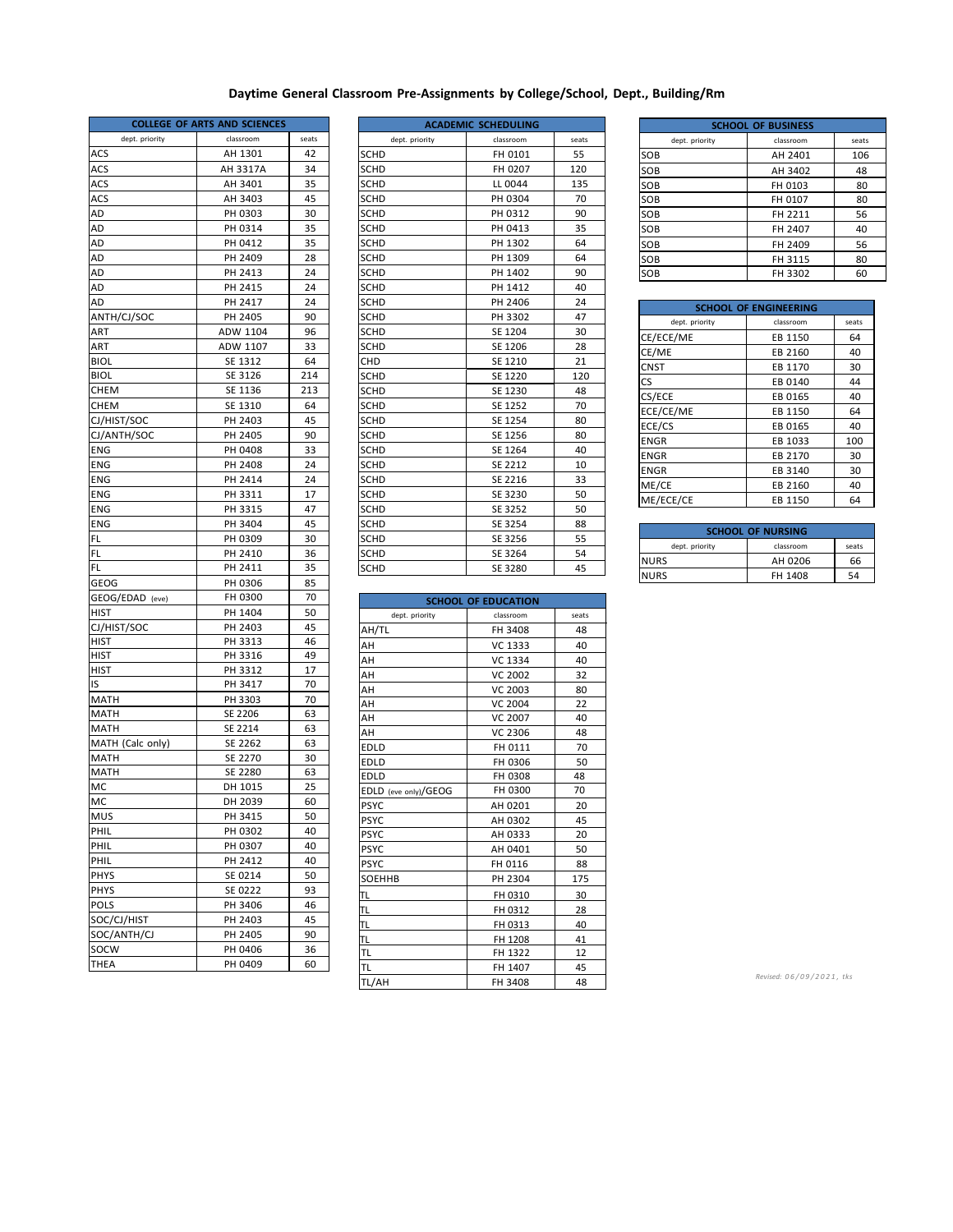## **Daytime General Classroom Pre‐Assignments by Building and Room**

 $\overline{a}$ 

| classroom               | seats    | dept. priority                   |  |  |  |  |
|-------------------------|----------|----------------------------------|--|--|--|--|
| Art & Design West (ADW) |          |                                  |  |  |  |  |
| 96<br>ART<br>ADW 1104   |          |                                  |  |  |  |  |
| ADW 1107                | 33       | ART                              |  |  |  |  |
| Alumni Hall (AH)        |          |                                  |  |  |  |  |
| AH 0201                 | 20       | <b>PSYC</b>                      |  |  |  |  |
| AH 0206                 | 66       | <b>NURS</b>                      |  |  |  |  |
| AH 0302                 | 45       | <b>PSYC</b>                      |  |  |  |  |
| AH 0333                 | 20       | <b>PSYC</b>                      |  |  |  |  |
| AH 0401<br>AH 1301      | 50<br>42 | <b>PSYC</b><br>ACS               |  |  |  |  |
| AH 2401                 | 106      | SOB                              |  |  |  |  |
| AH 3317A                | 34       | ACS                              |  |  |  |  |
| AH 3401                 | 35       | ACS                              |  |  |  |  |
| AH 3402                 | 48       | SOB                              |  |  |  |  |
| AH 3403                 | 45       | ACS                              |  |  |  |  |
|                         |          | Dunham Hall (DH)                 |  |  |  |  |
| DH 1015                 | 25       | MC                               |  |  |  |  |
| DH 2039                 | 60       | MC                               |  |  |  |  |
|                         |          | <b>Engineering Building (EB)</b> |  |  |  |  |
| EB 0140                 | 44       | <b>CS</b>                        |  |  |  |  |
| EB 0165                 | 40       | CS/ECE                           |  |  |  |  |
| EB 0165                 | 40       | ECE/CS                           |  |  |  |  |
| EB 1033                 | 100      | <b>ENGR</b>                      |  |  |  |  |
| EB 1150<br>EB 1150      | 64<br>64 | CE/ECE/ME<br>ECE/CE/ME           |  |  |  |  |
| EB 1150                 | 64       | ME/ECE/CE                        |  |  |  |  |
| EB 1170                 | 30       | <b>CNST</b>                      |  |  |  |  |
| EB 2160                 | 40       | CE/ME                            |  |  |  |  |
| EB 2160                 | 40       | ME/CE                            |  |  |  |  |
| EB 2170                 | 30       | <b>ENGR</b>                      |  |  |  |  |
| EB 3140                 | 30       | <b>ENGR</b>                      |  |  |  |  |
|                         |          | <b>Founders Hall (FH)</b>        |  |  |  |  |
| FH 0101                 | 55       | SCHD                             |  |  |  |  |
| FH 0103                 | 80       | SOB                              |  |  |  |  |
| FH 0107                 | 80       | SOB                              |  |  |  |  |
| FH 0111<br>FH 0116      | 70<br>88 | <b>EDLD</b><br><b>PSYC</b>       |  |  |  |  |
| FH 0207                 | 120      | <b>SCHD</b>                      |  |  |  |  |
| FH 0300                 | 70       | EDLD (eve only) / GEOG           |  |  |  |  |
| FH 0300                 | 70       | GEOG/EDAD (eve)                  |  |  |  |  |
| FH 0306                 | 50       | EDLD                             |  |  |  |  |
| FH 0308                 | 48       | EDLD                             |  |  |  |  |
| FH 1322                 | 12       | TL                               |  |  |  |  |
| FH 1407                 | 45       | TL                               |  |  |  |  |
| FH 1408                 | 54       | <b>NURS</b>                      |  |  |  |  |
| FH 2211                 | 56       | SOB                              |  |  |  |  |
| FH 2407                 | 40       | SOB                              |  |  |  |  |
| FH 2409<br>FH 3115      | 56<br>80 | SOB<br>SOB                       |  |  |  |  |
| FH 3302                 | 60       | SOB                              |  |  |  |  |
| FH 3408                 | 48       | AH/TL                            |  |  |  |  |
| FH 3408                 | 48       | TL/AH                            |  |  |  |  |
|                         |          | Lovejoy Library (LL)             |  |  |  |  |
| LL 0044                 | 135      | SCHD/MUS (eve)                   |  |  |  |  |
| Peck Hall (PH)          |          |                                  |  |  |  |  |
| PH 0302                 | 40       | PHIL                             |  |  |  |  |
| PH 0303                 | 30       | AD                               |  |  |  |  |
| PH 0304                 | 70       | SCHD                             |  |  |  |  |
| PH 0306                 | 85<br>40 | GEOG                             |  |  |  |  |
| PH 0307<br>PH 0309      | 30       | PHIL<br>FL.                      |  |  |  |  |
| PH 0312                 | 90       | SCHD                             |  |  |  |  |
| PH 0314                 | 35       | AD                               |  |  |  |  |
| PH 0406                 | 36       | SOCW                             |  |  |  |  |
| PH 0408                 | 33       | <b>ENG</b>                       |  |  |  |  |
| PH 0409                 | 60       | <b>THEA</b>                      |  |  |  |  |
| PH 0412                 | 35       | AD                               |  |  |  |  |
| PH 0413                 | 35       | SCHD                             |  |  |  |  |

| classroom          | seats    | dept. priority         |
|--------------------|----------|------------------------|
|                    |          | Peck Hall (PH) cont'd  |
| PH 1302            | 64       | <b>SCHD</b>            |
| PH 1309            | 64       | <b>SCHD</b>            |
|                    |          |                        |
| PH 1402            | 90       | <b>SCHD</b>            |
| PH 1404            | 50       | <b>HIST</b>            |
| PH 1412            | 40       | <b>SCHD</b>            |
| PH 2304            | 175      | SOEHHB                 |
| PH 2403            | 45       | CJ/HIST/SOC            |
| PH 2403            | 45       | HIST/CJ/SOC            |
|                    |          |                        |
| PH 2403            | 45       | SOC/CJ/HIST            |
| PH 2405            | 90       | ANTH/CJ/SOC            |
| PH 2405            | 90       | CJ/ANTH/SOC            |
| PH 2405            | 90       | SOC/ANTH/CJ            |
| PH 2406            | 24       | SCHD                   |
|                    |          |                        |
| PH 2408            | 24       | <b>ENG</b>             |
| PH 2409            | 28       | AD                     |
| PH 2410            | 36       | FL                     |
| PH 2411            | 35       | FL                     |
| PH 2412            | 40       | PHIL                   |
|                    |          |                        |
| PH 2413            | 24       | AD                     |
| PH 2414            | 24       | <b>ENG</b>             |
| PH 2415            | 24       | AD                     |
| PH 2417            | 24       | AD                     |
| PH 3302            | 47       | <b>SCHD</b>            |
|                    |          |                        |
| PH 3303            | 70       | <b>MATH</b>            |
| PH 3311            | 17       | <b>ENG</b>             |
| PH 3312            | 17       | <b>HIST</b>            |
| PH 3313            | 46       | <b>HIST</b>            |
| PH 3315            | 47       | <b>ENG</b>             |
|                    |          |                        |
| PH 3316            | 49       | <b>HIST</b>            |
| PH 3404            | 45       | <b>ENG</b>             |
| PH 3406            | 46       | POLS                   |
| PH 3415            | 50       | <b>MUS</b>             |
|                    |          |                        |
|                    |          |                        |
| PH 3417            | 70       | IS                     |
|                    |          | Science East (SE)      |
| SE 0214            | 50       | <b>PHYS</b>            |
| SE 0222            | 93       | <b>PHYS</b>            |
| SE 1136            | 213      | <b>CHEM</b>            |
| SE 1204            | 30       | SCHD                   |
|                    |          |                        |
| SE 1206            | 28       | <b>SCHD</b>            |
| SE 1210            | 21       | SCHD                   |
| SE 1220            | 80       | <b>SCHD</b>            |
| SE 1230            | 48       | <b>SCHD</b>            |
| SE 1252            | 70       | <b>SCHD</b>            |
|                    |          |                        |
| SE 1254            | 80       | SCHD                   |
| SE 1256            | 80       | <b>SCHD</b>            |
| SE 1264            | 40       | SCHD                   |
| SE 1310            | 64       | <b>CHEM</b>            |
| SE 1312            | 64       | <b>BIOL</b>            |
| SE 2206            | 63       | <b>MATH</b>            |
|                    |          |                        |
| SE 2212            | 10       | SCHD                   |
| SE 2214            | 63       | <b>MATH</b>            |
| SE 2216            | 33       | <b>SCHD</b>            |
| SE 2262            | 63       | MATH (Calc only)       |
|                    | 30       |                        |
| SE 2270            |          | MATH                   |
| SE 2280            | 63       | MATH                   |
| SE 3126            | 213      | <b>BIOL</b>            |
| SE 3230            | 70       | SCHD                   |
| SE 3252            | 50       | SCHD                   |
|                    | 88       |                        |
| SE 3254            |          | <b>SCHD</b>            |
| SE 3256            | 55       | <b>SCHD</b>            |
| SE 3264            | 54       | SCHD                   |
| SE 3280            | 49       | <b>SCHD</b>            |
|                    |          | Vadalabene Center (VC) |
|                    | 40       |                        |
| VC 1333            |          | AH                     |
| VC 1334<br>VC 2002 | 40<br>32 | AΗ<br>AH               |